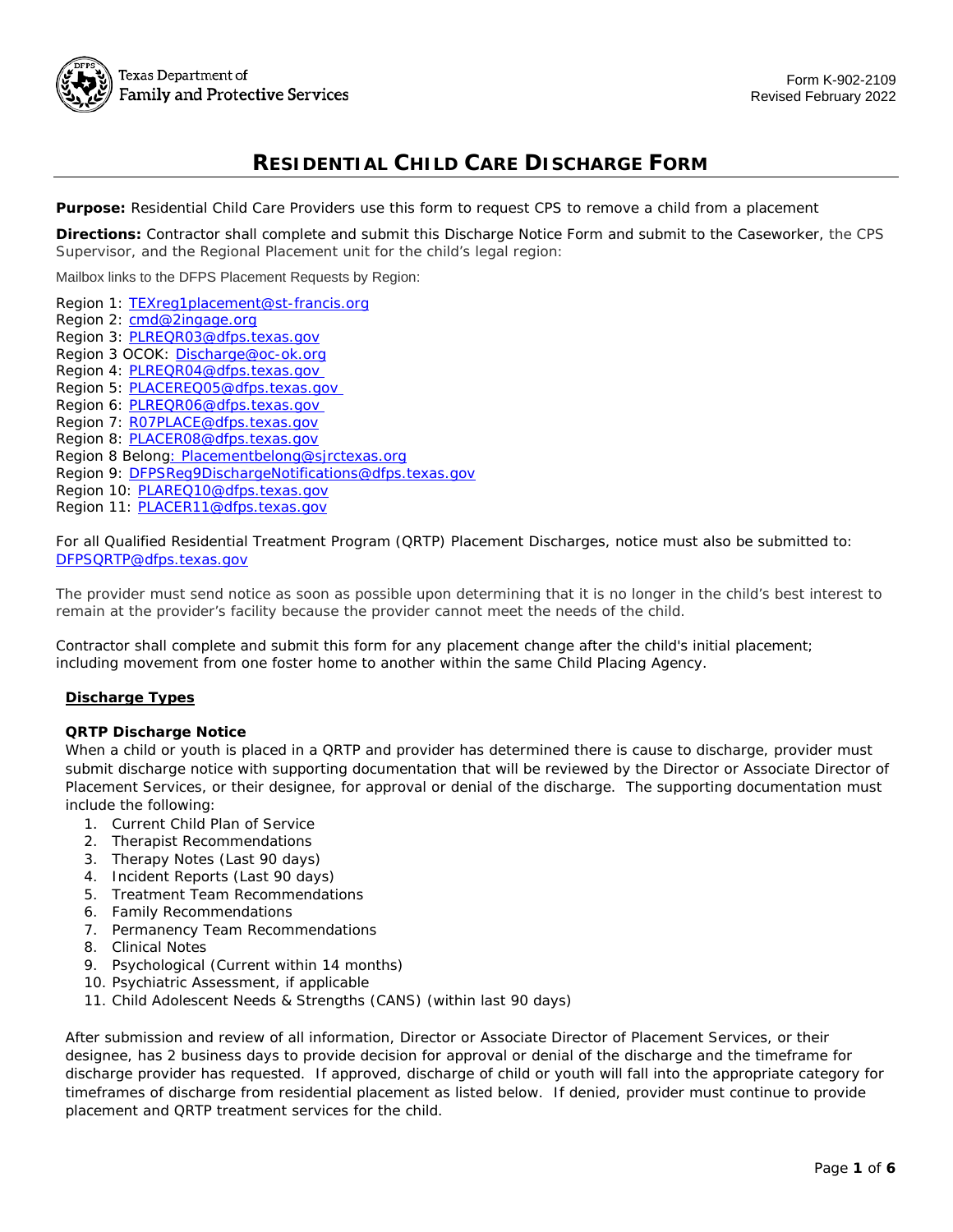

### Texas Department of **Family and Protective Services**

#### **Twenty-Four Hour Discharge Notice**

 A child or youth is arrested and the child is in jail or a juvenile detention facility and the provider is not willing to allow the child to return to the operation following release from jail or juvenile detention.

 A child or youth placed in a foster home is admitted to a psychiatric hospital because the child poses a danger to self or others, or exhibits volatile, self-injurious, or inappropriate behaviors that the caregiver is not equipped to manage and the provider is not willing for the child to return to the placement after stabilization.

 A child or youth placed in a GRO that does **not** provide treatment services is admitted to a psychiatric hospital because the child poses a danger to self or others, or exhibits volatile, self-injurious, or inappropriate behaviors that the caregiver is not equipped to manage and the provider is not willing for the child to return to the placement after stabilization.

 A child or youth placed in a GRO-ECS ONLY services is admitted to a psychiatric hospital because the child poses a danger to self or others, or exhibits volatile, self-injurious, or inappropriate behaviors that the caregiver is not equipped to manage and the provider is not willing for the child to return to the placement after stabilization.

#### **Ten Day Discharge Notice – GRO-ECS**

 This type of notice is for a GRO - Emergency Care Services (ECS), when the GRO-ECS has determined that it is no longer in the child's best interest to remain at the facility, or that the GRO-ECS cannot meet the needs of the child. After receiving notification, CPS will remove the child within 10 calendar days.

#### **Fourteen Day Discharge Notice**

 A psychiatrist, licensed psychologist, physician, LCSW or LPC has provided documentation showing that the child consistently exhibits behavior that cannot be managed within the provider's licensed programmatic services. CPS will consult with the provider to determine a plan for removing the child within 14 calendar days.

#### **Thirty Day Discharge Notice**

 It is no longer in the child's best interest to remain at the provider's facility, or the provider cannot meet the needs of the child.

#### **Exception to 14 day or 30 day discharge notice**

 If a youth placed in a GRO offering treatment services is admitted to a psychiatric hospital and the facility does not plan for the child to return to the facility following stabilization, the provider may request an exception to the 14 day or 30 day discharge notice.

 In order for DFPS to consider an exception, the provider must demonstrate good faith efforts to serve the youth in the facility by discharging the child back to their facility at least two times prior to the exception request. The provider must complete due diligence and demonstrate that all resources have been exhausted that would support the child in the placement. This includes STAR Health options, creative solutions, resources from CPS including but not limited to education specialists. The Provider's Clinical Team is also required to meet with the Psychiatric Hospital's Clinical Team prior to considering an exception.

 Circumstances that an exception would be considered for a child to not return to the GRO, RTC, or GRO offering treatment services once stabilized and ready for discharge from psychiatric hospitalization:

- 1. Safety concerns for the child, other children in the placement, and/or staff.
	- 2. If the Provider is not equipped to manage the child's specific and unique needs and/or behaviors. Examples include: medical needs, significant change in behavioral needs, change in diagnosis.
	- 3. Child's absolute refusal to return. Motivational interviewing is required prior to considering this exception.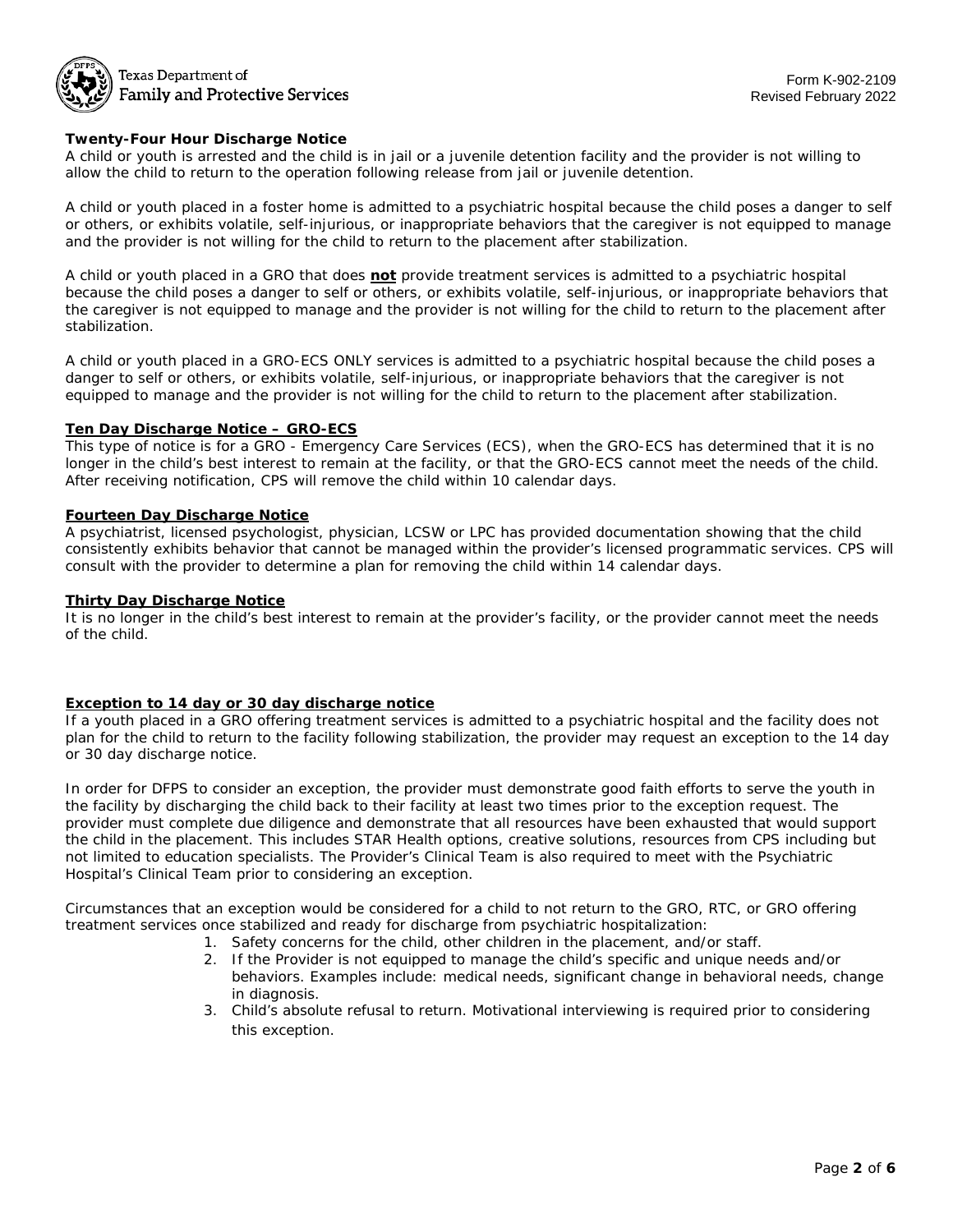

Texas Department of **Family and Protective Services** 

#### **Timeframes for Exception Process:**

 The licensed administrator for the operation must send a request to the CPS Program Director in the caseworker's chain of command.

The exception request must include:

- Dates of the child's hospitalization,
- Dates the child returned to the operation,
- Services provided to the youth to support him/her following stabilization, and
- The reason the provider is unable to meet the child's needs.

 The CPS Program Director will review the exception request within three business days and notify the provider, in writing, of the decision to grant or not grant the exception.

If CPS Program Director approves exception, child will be discharged from placement within 24 hours.

| <b>CHILD'S INFORMATION</b>                            |                           |                               |                               |  |  |
|-------------------------------------------------------|---------------------------|-------------------------------|-------------------------------|--|--|
| Child's Name:                                         | Child's Person ID Number: |                               | Child's DOB:                  |  |  |
|                                                       |                           |                               |                               |  |  |
| Type of Discharge Notice (select only one):           |                           |                               |                               |  |  |
| 24 Hour Emergency Discharge Notice                    |                           | 14 Day Discharge Notice (Non- |                               |  |  |
| 10 Day Discharge Notice (GRO providing emergency care |                           | Emergency)                    |                               |  |  |
| services)                                             |                           | Emergency)                    | 30 Day discharge Notice (Non- |  |  |

| <b>CONTRACTOR INFORMATION</b>                                                                                                                                       |                                                                                                                                                                                  |                      |  |  |
|---------------------------------------------------------------------------------------------------------------------------------------------------------------------|----------------------------------------------------------------------------------------------------------------------------------------------------------------------------------|----------------------|--|--|
| <b>Contractor Name:</b>                                                                                                                                             | Resource ID number:                                                                                                                                                              | Date Form Completed: |  |  |
| Person Completing the Form:                                                                                                                                         | Contact Phone Number                                                                                                                                                             |                      |  |  |
| <b>Contracted Service Type:</b><br>GRO - Child Care Services<br><b>GRO</b> - Providing Treatment Services<br>GRO - Emergency Services<br>CPA - Child Placing Agency | CSC - Child Specific Contract<br>SIL - Supervised Independent Living<br>IPTP - Intensive Psychiatric Transition Program<br><b>QRTP</b> - Qualified Residential Treatment Program |                      |  |  |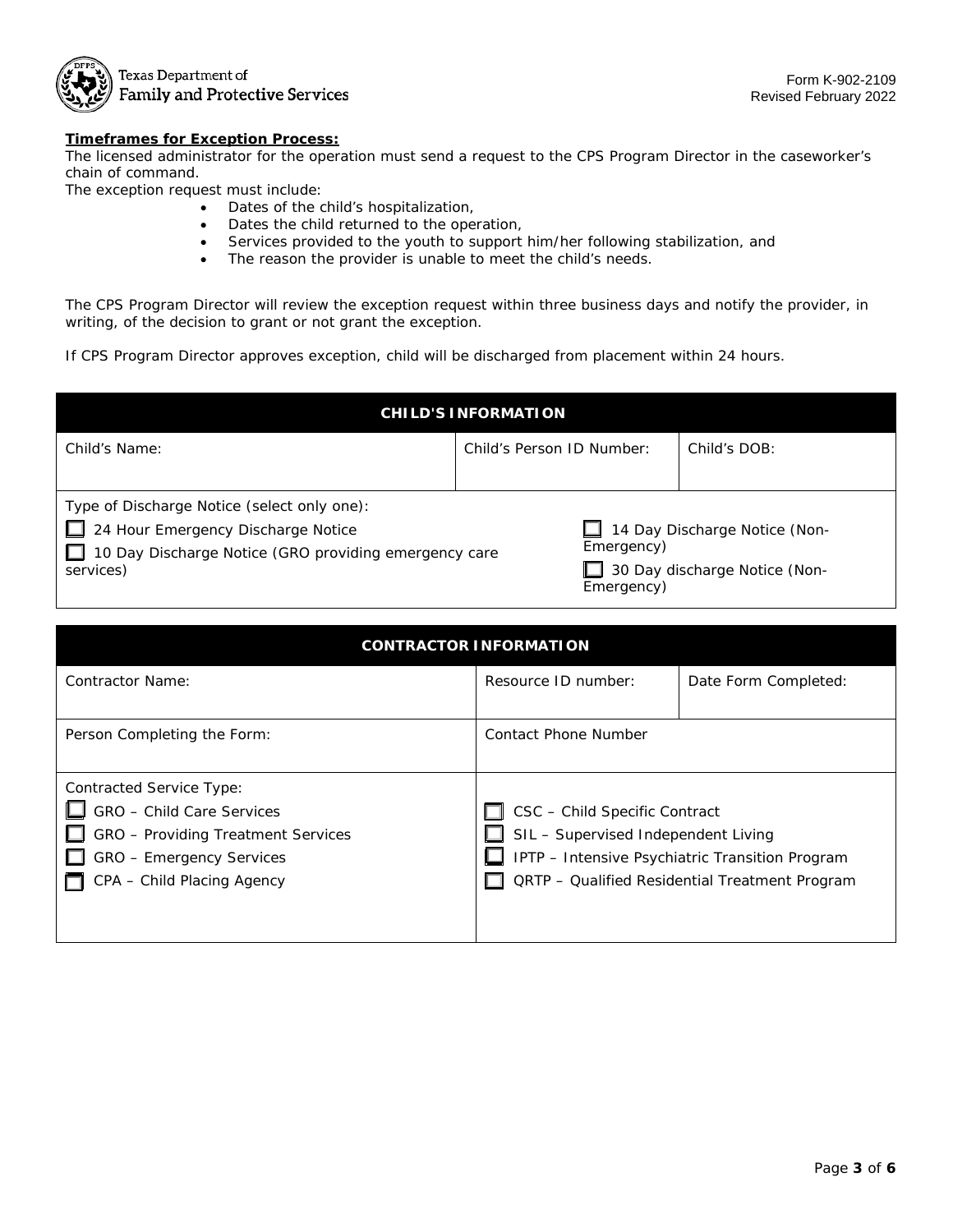

| <b>DISCHARGE REASON</b>                                                                                                                                                                                                                                                                                                 |                                                                                                                                                                                                                                                                                                            |
|-------------------------------------------------------------------------------------------------------------------------------------------------------------------------------------------------------------------------------------------------------------------------------------------------------------------------|------------------------------------------------------------------------------------------------------------------------------------------------------------------------------------------------------------------------------------------------------------------------------------------------------------|
| Provide reason contractor is requesting discharge (select all that<br>apply):<br>Achieved therapeutic goals<br>Child's behavior<br>Caregiver moved<br>Change of verification/License type<br>Not least restrictive<br>Not verified/licensed to serve<br>Facility/Home closed/inactive<br>Risk (or actual) abuse/neglect | Remains in placement, change of CPA<br>Service level decreased<br>Service level increased<br>Child incarcerated<br>Child hospitalized<br>Child detained in a locked facility,<br>jail, or juvenile detention facility<br>For GROs only: GRO Discharging due<br>to 24 Hour Awake Supervision<br>Requirement |
|                                                                                                                                                                                                                                                                                                                         |                                                                                                                                                                                                                                                                                                            |

| <b>EFFORTS TO PREVENT PLACEMENT DI SRUPTION</b>                                                             |
|-------------------------------------------------------------------------------------------------------------|
| Indicate efforts made to prevent placement disruption (select all that apply):                              |
| Utilized the YES waiver (or contracted LMHA YES Waiver contact to pursue YES Waiver)                        |
| Utilized TCM Rehab services                                                                                 |
| Contacted STAR Health Turning Point (for Bexar, Harris & Tarrant counties and Brownwood/Abilene areas only) |
| contacted local mental health authority mobile crisis team                                                  |
| Utilized STAR Health Service Coordination                                                                   |
| Utilized STAR Health Complex Case Management                                                                |
| Other (please specify)                                                                                      |
|                                                                                                             |
|                                                                                                             |
|                                                                                                             |
|                                                                                                             |
|                                                                                                             |
|                                                                                                             |
|                                                                                                             |
|                                                                                                             |
|                                                                                                             |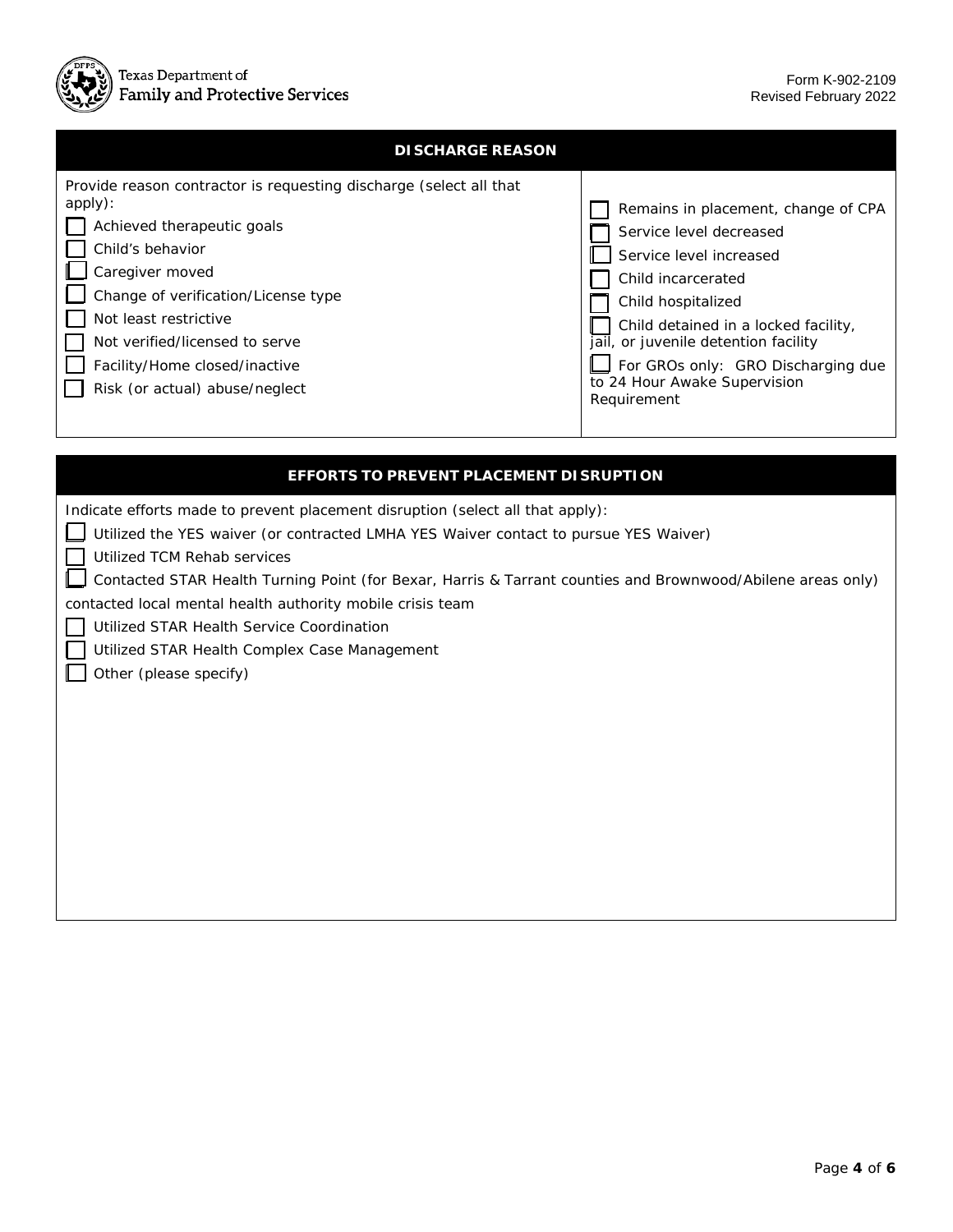

# **RECOMMENDATION**

 Provide recommendations for future placement. This can include information regarding the child's triggers, what type of placement the child requires, what level of supervision, or special services that may be needed.

## **PRIVACY STATEMENT**

DFPS values your privacy. For more information, read our **Privacy and Security Policy**.